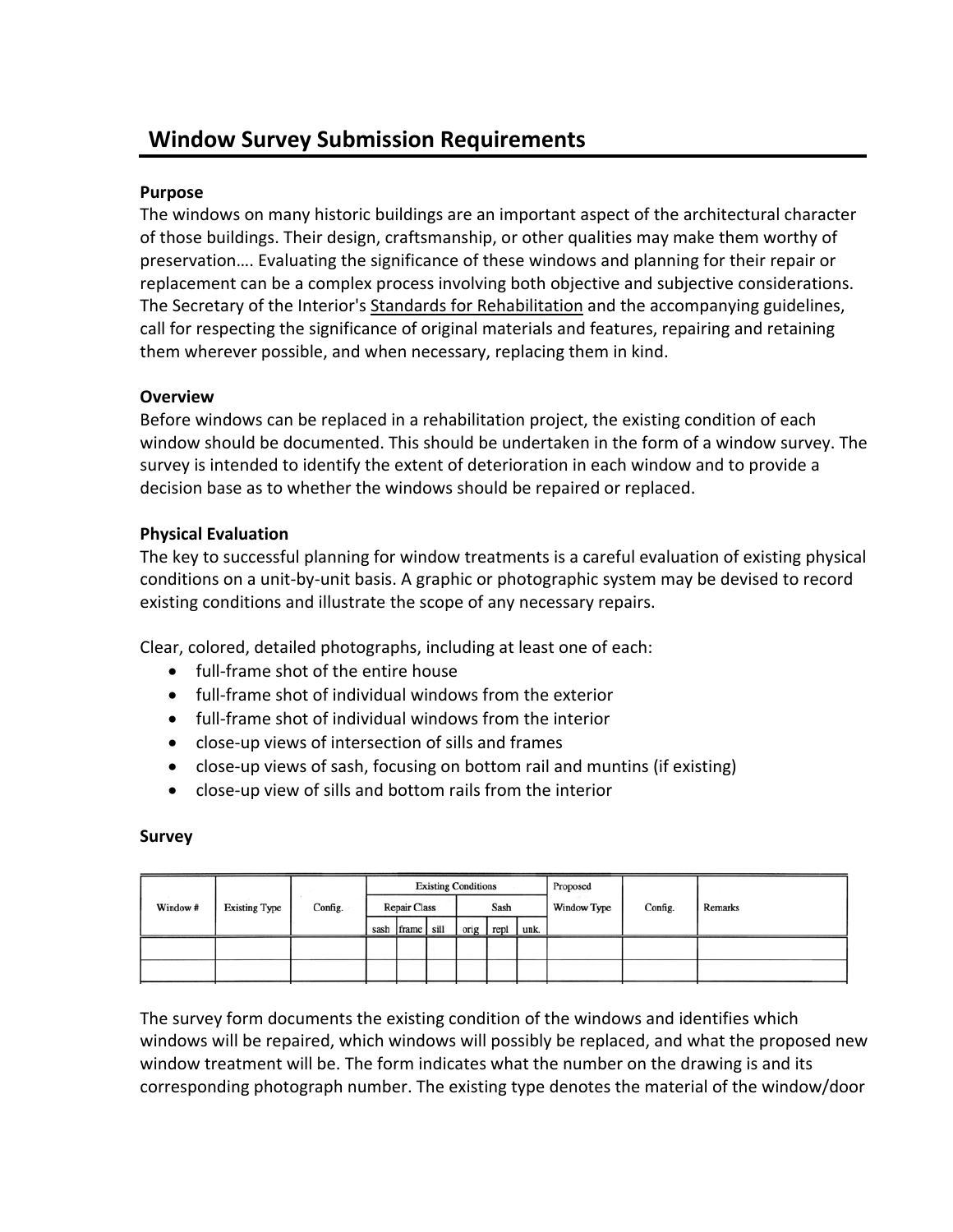and the type of window/door that it is. For example, WD DH would be wooden, double hung and MTL CASE would indicate that the window would b a metal casement. The configuration would be the number of lights in the sash. Possible examples could include, twelve over twelve  $(12/12)$ , six over six (6/6, or one over one  $(1/1)$ . There is also space for additional remarks when necessary.

A four level classification system is used to document the existing condition of each of the windows. This classification is based upon the system identified in the National Park Service publication, Preservation Brief #9, *"The Repair of Historic Wooden Windows."*

**Class One (I)**, "Routine Maintenance," is associated with small repairs, which are usually performed as a part of a building's annual maintenance program. This may include paint removal, re‐glazing, weather‐stripping, caulking, and repainting.

**Class Two (II)**, "Stabilization," shows a small degree of physical deterioration but can be repaired in place by patching, waterproofing, consolidating, and re‐gluing the existing material. **Class Three (III)**, "Partial Replacement," has localized deterioration in specific areas. These members are totally removed and new ones are spliced into the existing fabric.

In **Class Four (IV)**, "Total Replacement," if the entire fabric of the window has deteriorated, then the only feasible alternative is total replacement.

On the survey form under "*Existing Conditions*," each sill, frame and sash is rated as to whether it is **Class I, II, III, or IV**. After all the windows have been rated, they are totaled by class for each of the window elements: sill, frame, and sash are compared. Those windows in Class I, II, and III, should be repaired and those in Class IV should be repaired with exact duplicates. *If the number of Class IV windows exceeds 75%, then total replacement may be approved.*

## **Replacement**

The selection of replacement windows should not begin with what is commercially available, but rather with what is being replaced. A major concern with most replacement windows is that they do not accurately replicate the historic appearance of the existing windows. Replacement sash should match the historic sash in pane size and configuration, glazing, muntin detailing and profile and historic color and trim. Frequently, the profiles of replacement elements, such as muntins, sash, frames, and moldings, are flatter and wider or narrower and thinner than the historic profiles. A stock window may duplicate the exact number of original panes, but a change in relief affects the character of the historic window, which in turn alters the overall appearance of the entire building.

Therefore, window sections will be required for all projects involving total window replacement. This can be done either by submitting section drawings of both the existing and proposed window(s) or by submitting by a list of measurements comparing the individual elements of the existing window(s) to the proposed one(s)  $(A/K/A)$  a window schedule).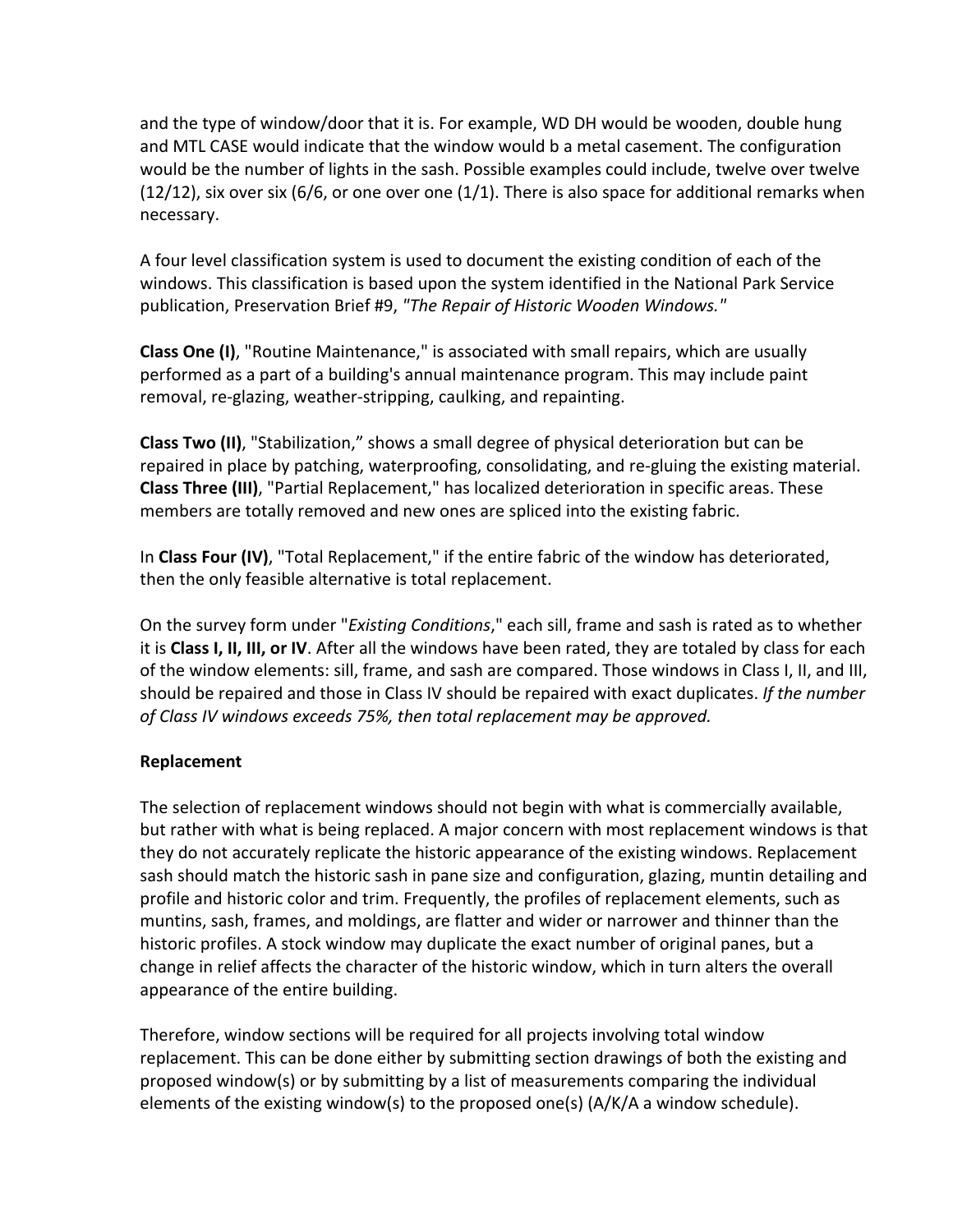For windows of particular concern (i.e., in historic structures such as the Unitarian‐Universalist Church, or the Athenaeum) section drawings should be submitted. In order to compare the original and new profiles, the following information is needed:

• Full horizontal and vertical sections of the existing windows (3"=1'0")

• Full horizontal and vertical sections of the proposed replacement windows (3'=1'0"). If historic windows do not exist in the building and no evidence of the historic appearance can be located, then only proposed sections are required.

Window sections must be carefully detailed so that all parts of the window are shown and materials are specified. A section must show the profiles of muntins, meeting rails, sash, frames, and moldings. It should also show the window's relationship to the existing wall. Below are examples of vertical window sections of historic windows: the originals may be found in Building With Nantucket In Mind.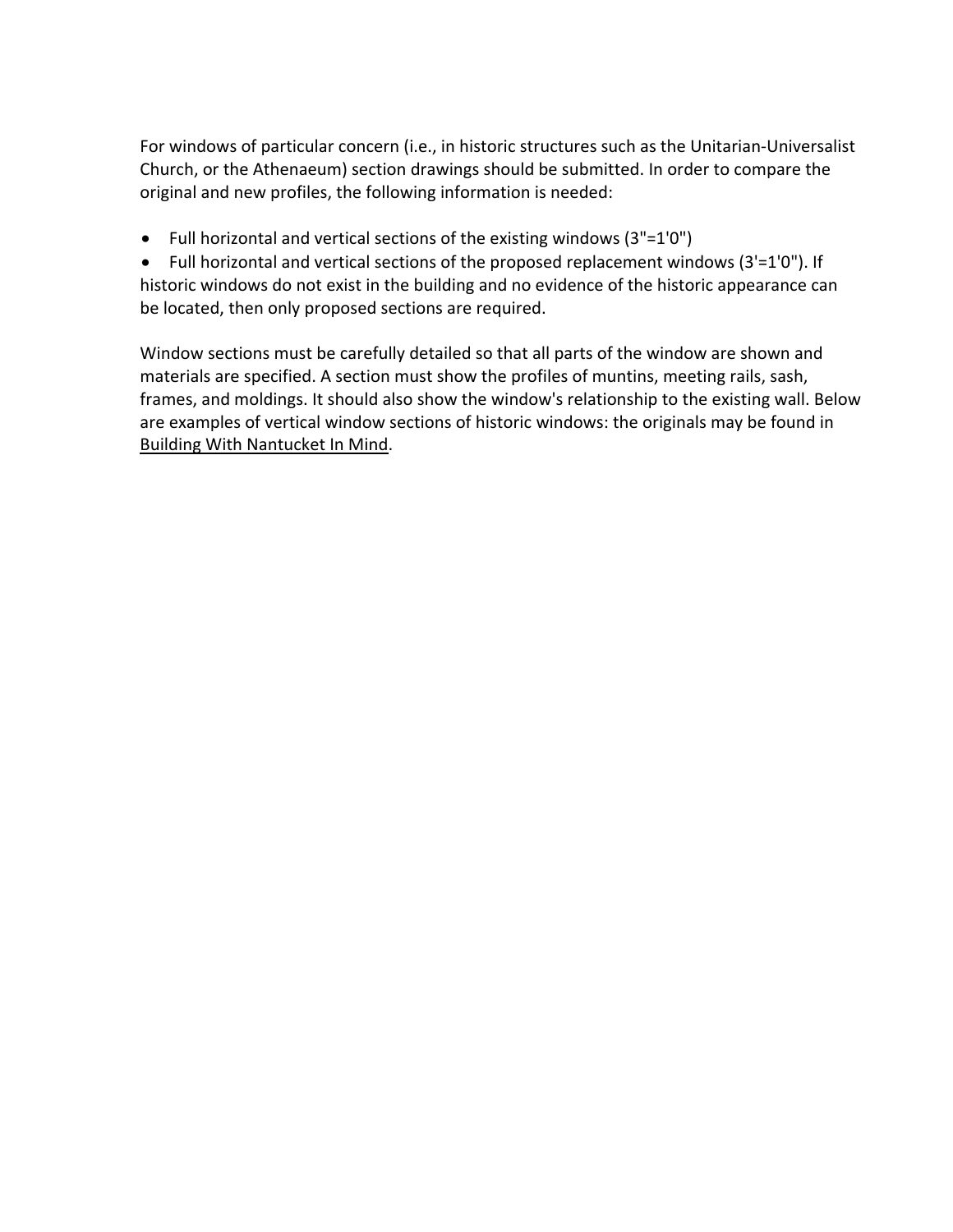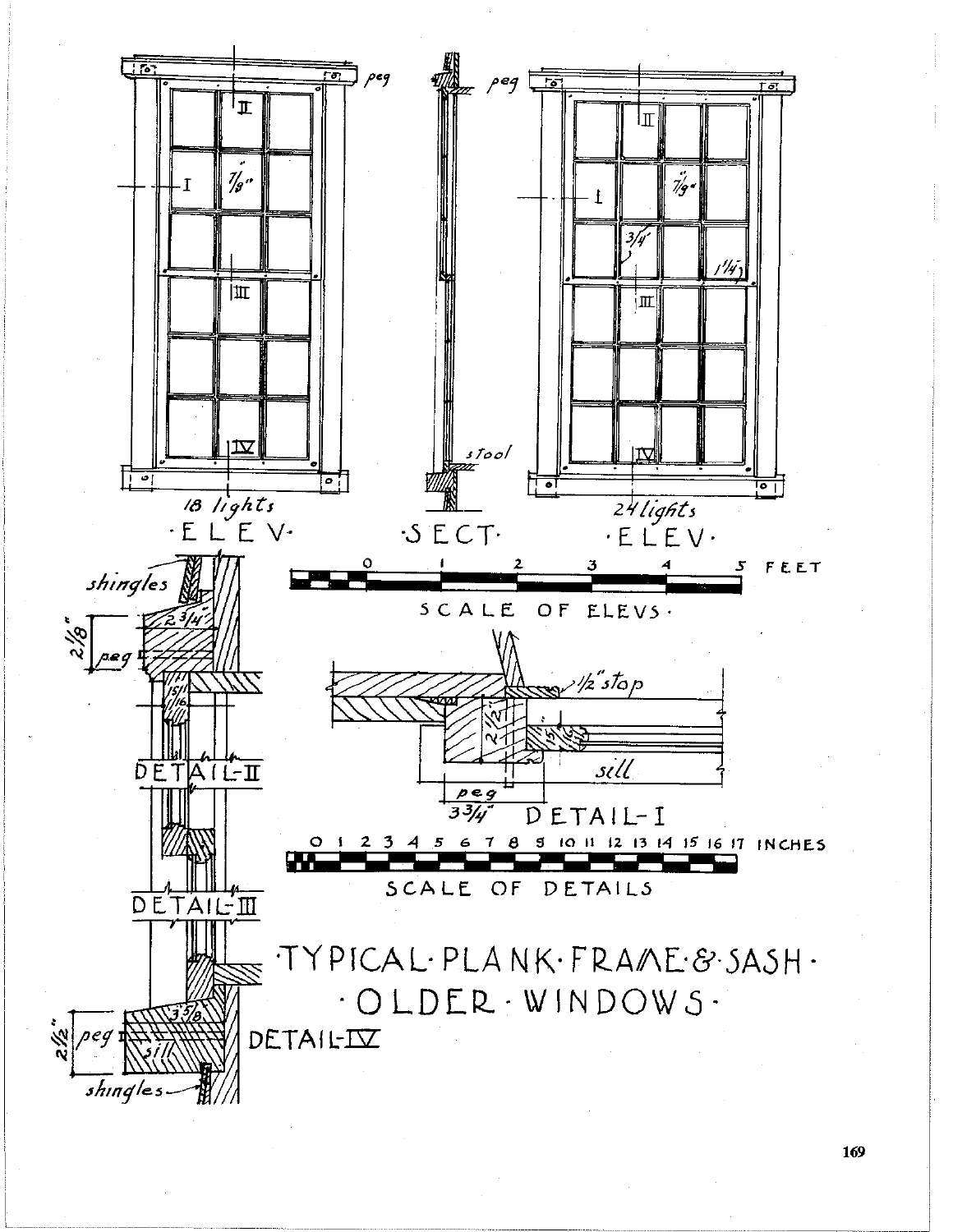